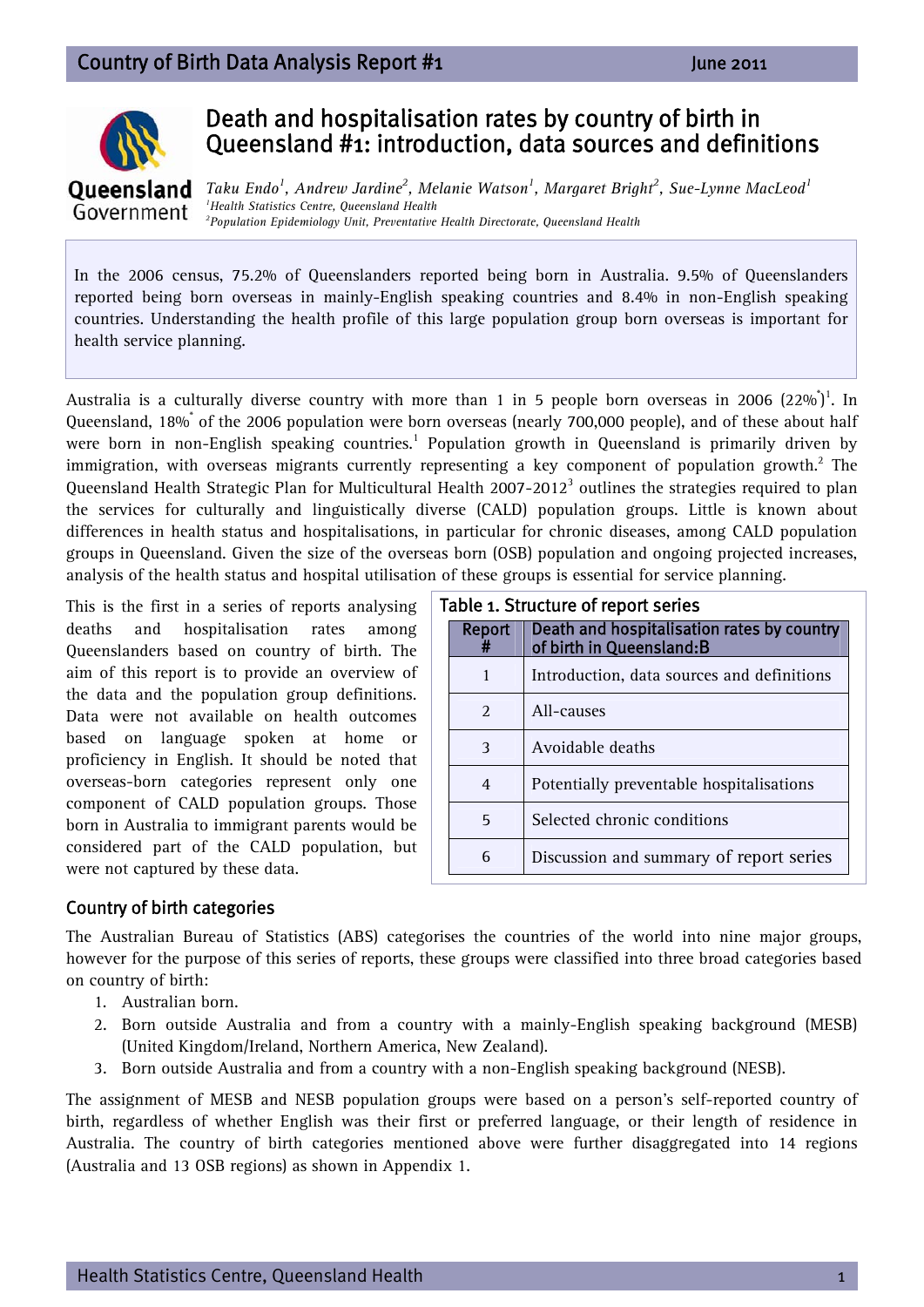### Data sources and definitions

Death data of Queensland residents were extracted from the Australian Bureau of Statistics (ABS) causes of death dataset based on year of registration for the five year period 2003 to 2007. Deaths flagged with the Statistical Local Area (SLA) code 9299 (overseas) were excluded. The underlying cause of death (the disease or injury which initiated the train of morbid events leading directly to death) was used for the analyses.

Hospital morbidity data were drawn from the Queensland Hospital Admitted Patient Data Collection (QHAPDC) for the five year period 2003/2004 to 2007/2008[†](#page-1-0) . A hospitalisation refers to an admitted patient hospital episode of care (about 98% of admissions comprise only one episode of care).

Death and hospitalisation rates per 100,000 population were age-standardised to the 2001 Australian estimated resident population, and were used throughout this series of reports for comparative purposes between population groups.

Rates were assessed in three different ways, by:

- All-causes, which provides an overall picture of hospital service utilisation.
- Avoidable deaths<sup>4</sup> (Appendix 2) and Queensland Health selected potentially preventable hospitalisations (PPHs)<sup>5</sup> (Appendix 3).
- Selected chronic diseases identified as a priority for initial action in the Queensland Strategy for Chronic Disease  $2005$ - $2015^6$ , defined by the following ICD-10-AM codes (Table 2).

| Table 2. Selected chronic diseases            |                       |  |  |  |
|-----------------------------------------------|-----------------------|--|--|--|
| <b>Chronic Disease</b>                        | ICD-10/ICD-10-AM code |  |  |  |
| Asthma <sup>*</sup>                           | $J45 - J46$           |  |  |  |
| Chronic obstructive pulmonary disease (COPD)* | $J41 - J44$           |  |  |  |
| Coronary heart disease (CHD)                  | $I20 - I25$           |  |  |  |
| Diabetes mellitus                             | $E10-E14$             |  |  |  |
| Heart Failure*                                | I50                   |  |  |  |
| <b>Stroke</b>                                 | G45-G46, I60-I69      |  |  |  |

\*Insufficient deaths to analyse death rates by country of birth.

Population data were drawn from the 2006 Census of Population and Housing<sup>1</sup>. Australian born residents comprised approximately three quarters of the Queensland population in the 2006 census while MESB and NESB broad OSB groups comprised 9.5% and 8.4% respectively (Table 3). Nearly 7% of the Queensland population could not be categorised as information provided in the census was insufficient to allow assignment into a country of birth group, or they were born at sea. Those not categorised were excluded from further analyses.

Subsequent reports in this series provide further analyses of age-standardised all-cause, avoidable/potentially preventable and selected chronic disease death and hospitalisation rates across the 14 country of birth regions to assess differences from the Australian born population.

 $\overline{a}$ Excludes those with a country of birth not stated or inadequately described.

<span id="page-1-0"></span><sup>†</sup> Excluding unqualified neonates, boarders, organ procurements, psychiatric hospital episodes, undefined/indeterminate sex and non-Queensland residents.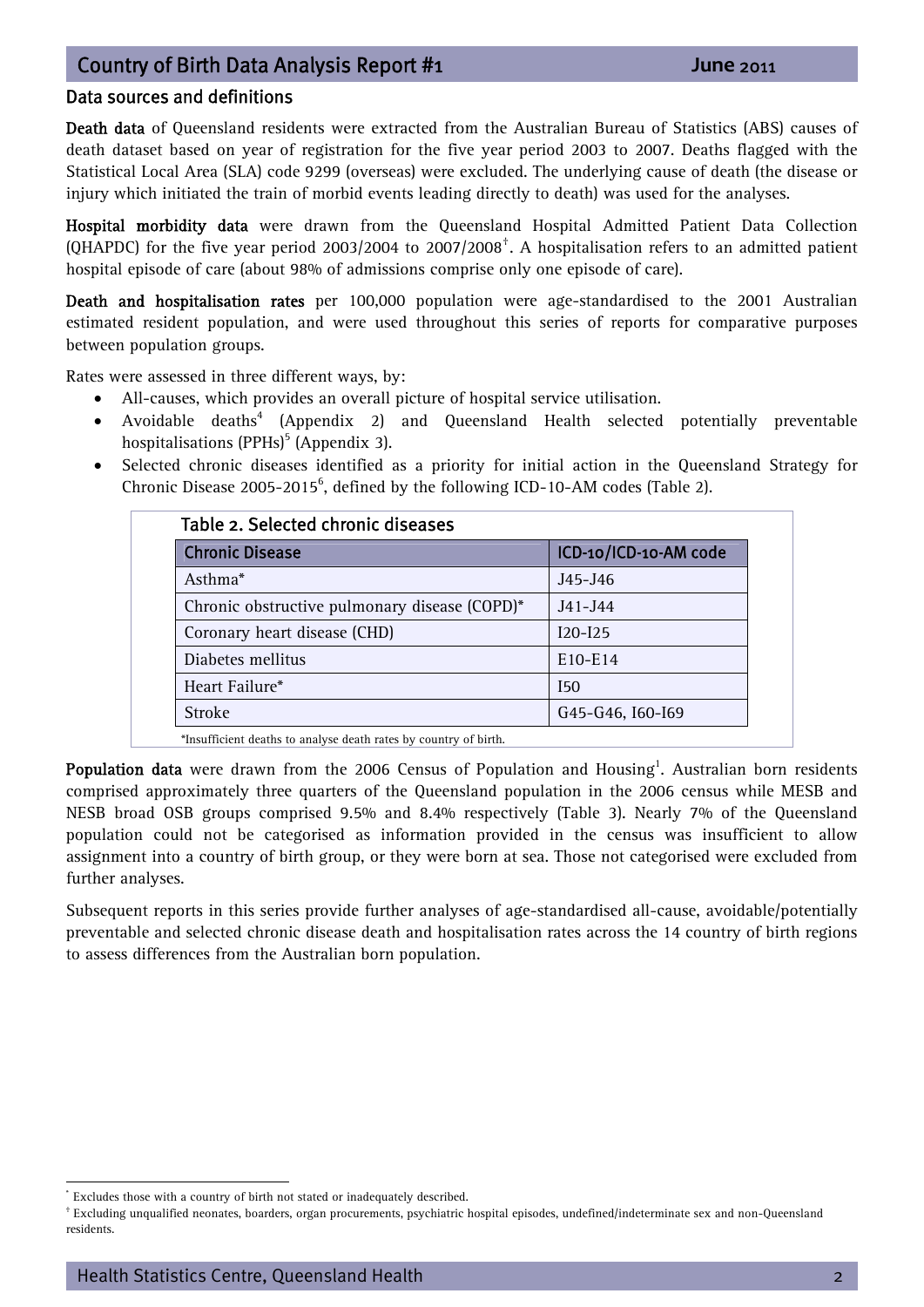#### Table 3. Population and proportion by broad country of birth category, Queensland

|                                    | Population(2006) |       |
|------------------------------------|------------------|-------|
| Broad country of birth category    | <b>Number</b>    | ℅     |
| Australian Born                    | 2,935,353        | 75.2  |
| Mainly-English Speaking            | 369,214          | 9.5   |
| Non-English Speaking               | 328,855          | 8.4   |
| At sea                             | 18               | < 0.1 |
| Not stated/Inadequately described* | 271,091          | 6.9   |
| Total                              | 3,904,531        | 100.0 |

Population data source: ABS 2006 Census of Population and Housing

Cells in this table have been randomly adjusted to avoid the release of confidential data.

No reliance should be placed on small cells.

\*Also includes those from "Oceania and Antarctica, not further defined" and "North Africa and the Middle East, not further defined"

#### References

- 1. Australian Bureau of Statistics. 2006 Census tables. Cat. no. 2068.0. ABS: Canberra; 2009.
- 2. Australian Bureau of Statistics. Australian demographic statistics, Mar 2010. Cat. no. 3101.0. ABS: Canberra; 2010.
- 3. Queensland Health. Strategic Plan for Multicultural Health 2007–2012. Queensland Health Multicultural Services: Brisbane; 2007.
- 4. Page A, Tobias M, Glover J, Hetzel D, Fisher E. Australian and New Zealand atlas of avoidable mortality. Population Health Information Development Unit. University of Adelaide: Adelaide; 2006.
- 5. Wills R, Houweling H, Martin C. Introduction of reporting of 'Queensland Health selected potentially preventable hospitalisations'. Technical report no. 5. Health Statistics Centre, Queensland Health; 2009.
- 6. Queensland Health. Queensland Strategy for Chronic Disease 2005–2015. Queensland Health: Brisbane; 2005.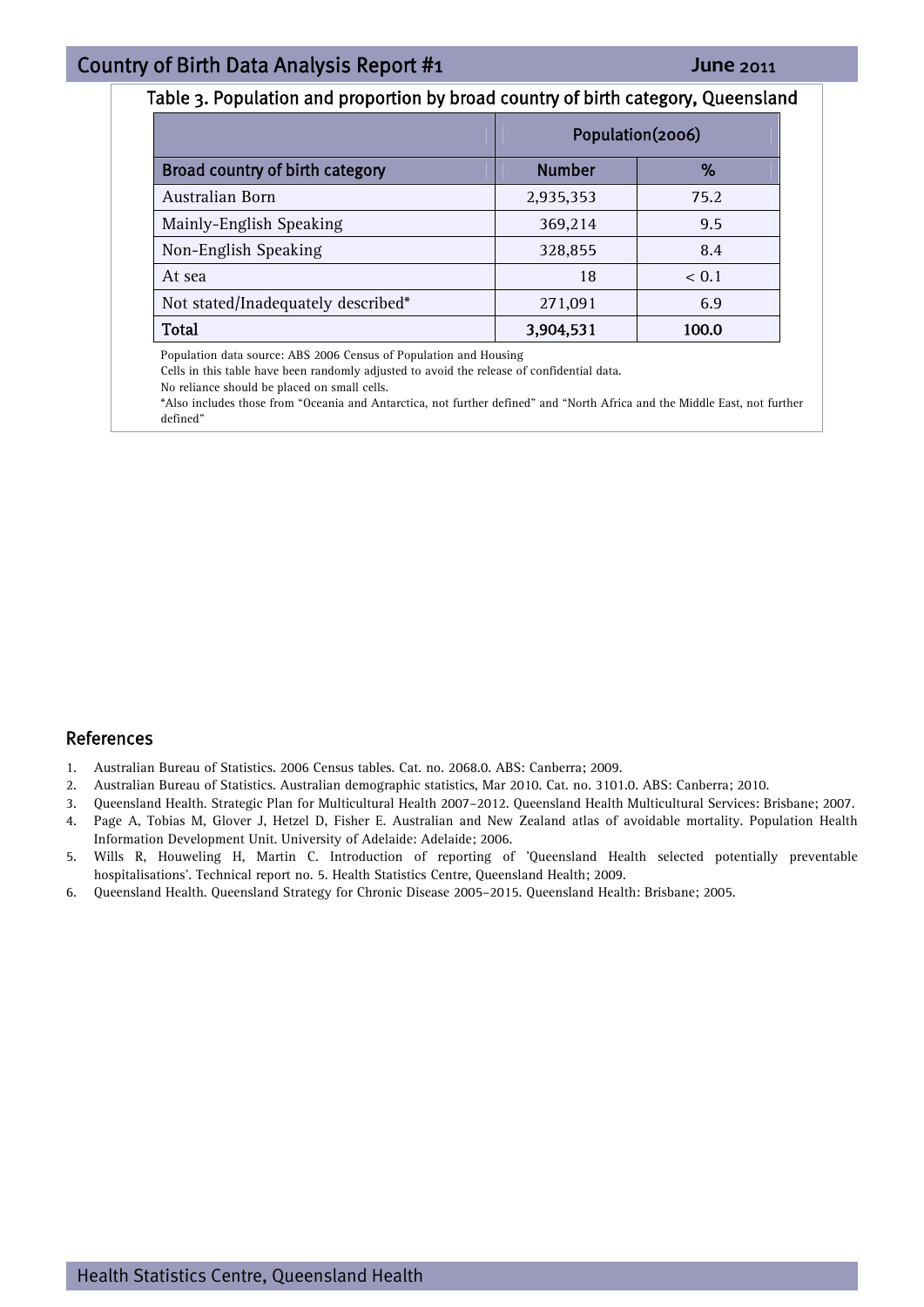Appendix 1: Country of birth categories, regions, 2006 Queensland population and constituent countries.

| <b>Broad country of</b><br>birth category | <b>Country of birth</b><br>region | <b>Population</b> | <b>Countries</b>                                                  |                                                              |
|-------------------------------------------|-----------------------------------|-------------------|-------------------------------------------------------------------|--------------------------------------------------------------|
|                                           |                                   |                   | Australia (includes External Territories),<br>not further defined | Norfolk Island                                               |
| <b>Australian Born</b>                    | Australia                         | 2,935,353         | Australia                                                         | Australian External Territories, not<br>elsewhere classified |
|                                           | New Zealand                       | 148,759           | New Zealand                                                       |                                                              |
|                                           |                                   |                   | United Kingdom not further defined                                | Scotland                                                     |
|                                           |                                   |                   | Channel Islands                                                   | Wales                                                        |
| <b>Mainly-English</b>                     | UK/Ireland                        | 200,710           | England                                                           | Guernsey                                                     |
| speaking<br>background                    |                                   |                   | Isle of Man<br>Northern Ireland                                   | Jersey<br>Ireland                                            |
|                                           |                                   |                   | Northern America not further defined                              | St Pierre and Miquelon                                       |
|                                           | Northern                          | 19,745            | Bermuda                                                           | United States of America                                     |
|                                           | America                           |                   | Canada                                                            |                                                              |
| Non-English                               | Other Oceania                     | 31,212            | Melanesia, not further defined                                    | Niue                                                         |
| speaking                                  | and Antarctica                    |                   | New Caledonia                                                     | Samoa                                                        |
| background                                |                                   |                   | Papua New Guinea                                                  | Samoa, American                                              |
|                                           |                                   |                   | Solomon Islands                                                   | Tokelau                                                      |
|                                           |                                   |                   | Vanuatu                                                           | Tonga                                                        |
|                                           |                                   |                   | Micronesia, not further defined                                   | Tuvalu                                                       |
|                                           |                                   |                   | Guam                                                              | Wallis and Futuna                                            |
|                                           |                                   |                   | Kiribati                                                          | Pitcairn Islands                                             |
|                                           |                                   |                   | Marshall Islands                                                  | Polynesia (excludes Hawaii), not<br>elsewhere classified     |
|                                           |                                   |                   | Micronesia, Federated States of                                   | Antarctica, not further defined                              |
|                                           |                                   |                   | Nauru                                                             | Adélie Land (France)                                         |
|                                           |                                   |                   | Northern Mariana Islands                                          | Argentinian Antarctic Territory                              |
|                                           |                                   |                   | Palau                                                             | Australian Antarctic Territory                               |
|                                           |                                   |                   | Polynesia (excludes Hawaii), not further<br>defined               | <b>British Antarctic Territory</b>                           |
|                                           |                                   |                   | Cook Islands                                                      | Chilean Antarctic Territory                                  |
|                                           |                                   |                   | Fiji                                                              | Queen Maud Land (Norway)                                     |
|                                           |                                   |                   | French Polynesia                                                  | Ross Dependency (New Zealand)                                |
|                                           | Other North-                      | 53,776            | Western Europe, not further defined                               | Switzerland                                                  |
|                                           | <b>West Europe</b>                |                   | Austria                                                           | Northern Europe, not further<br>defined                      |
|                                           |                                   |                   | Belgium                                                           | Denmark                                                      |
|                                           |                                   |                   | France                                                            | Faeroe Islands                                               |
|                                           |                                   |                   | Germany                                                           | Finland                                                      |
|                                           |                                   |                   | Liechtenstein                                                     | Greenland                                                    |
|                                           |                                   |                   | Luxembourg<br>Monaco                                              | Iceland<br>Norway                                            |
|                                           |                                   |                   | Netherlands                                                       | Sweden                                                       |
|                                           | Southern and<br>Eastern Europe    | 55,544            | Southern and Eastern Europe, not further<br>defined               | Moldova                                                      |
|                                           |                                   |                   | Southern Europe, not further defined                              | Romania                                                      |
|                                           |                                   |                   | Andorra                                                           | Slovenia                                                     |
|                                           |                                   |                   | Gibraltar                                                         | Montenegro                                                   |
|                                           |                                   |                   | <b>Holy See</b>                                                   | Serbia                                                       |
|                                           |                                   |                   | Italy                                                             | Former Yugoslavia not further<br>defined                     |
|                                           |                                   |                   | Malta                                                             | Serbia and Montenegro not further<br>defined                 |
|                                           |                                   |                   | Portugal                                                          | Eastern Europe, not further<br>defined                       |
|                                           |                                   |                   | San Marino                                                        | <b>Belarus</b>                                               |
|                                           |                                   |                   | Spain                                                             | Czech Republic                                               |
|                                           |                                   |                   | South Eastern Europe, not further defined                         | Estonia                                                      |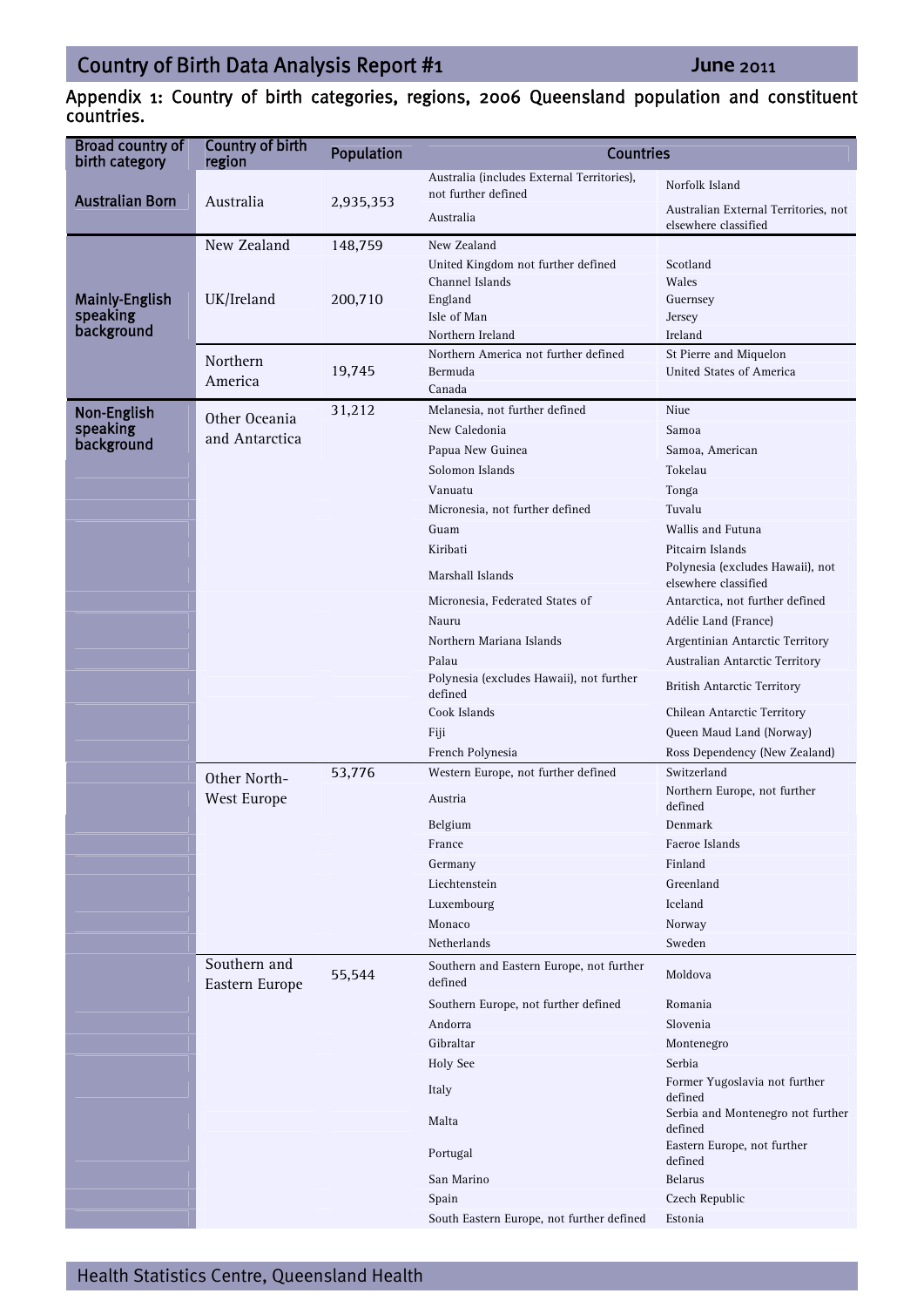|                       |        | Albania                                      | Hungary                                           |
|-----------------------|--------|----------------------------------------------|---------------------------------------------------|
|                       |        | Bosnia and Herzegovina                       | Latvia                                            |
|                       |        | Bulgaria                                     | Lithuania                                         |
|                       |        | Croatia                                      | Poland                                            |
|                       |        | Cyprus                                       | Russian Federation                                |
|                       |        | Former Yugoslav Republic of Macedonia        | Slovakia                                          |
|                       |        | Greece                                       | Ukraine                                           |
| North Africa          | 4,766  | North Africa, not further defined            | Sudan                                             |
|                       |        | Algeria                                      | Tunisia                                           |
|                       |        | Egypt                                        | Western Sahara                                    |
|                       |        | Libya                                        | North Africa, not elsewhere<br>classified         |
|                       |        | Morocco                                      |                                                   |
| Middle East           | 7,783  | Middle East, not further defined             | Lebanon                                           |
|                       |        | Bahrain                                      | Oman                                              |
|                       |        | Gaza Strip and West Bank                     | Qatar                                             |
|                       |        | Iran                                         | Saudi Arabia                                      |
|                       |        | Iraq                                         | Syria                                             |
|                       |        | Israel                                       | Turkey                                            |
|                       |        | Jordan                                       | <b>United Arab Emirates</b>                       |
|                       |        | Kuwait                                       | Yemen                                             |
| South East Asia       | 60,038 | South-East Asia, not further defined         | Maritime South-East Asia, not<br>further defined  |
|                       |        | Mainland South-East Asia, not further        |                                                   |
|                       |        | defined<br>Burma (Myanmar)                   | Brunei Darussalam<br>Indonesia                    |
|                       |        | Cambodia                                     | Malaysia                                          |
|                       |        | Laos                                         | Philippines                                       |
|                       |        | Thailand                                     | Singapore                                         |
|                       |        | Viet Nam                                     | East Timor                                        |
| North-East Asia       |        | North-East Asia, not further defined         | Taiwan                                            |
|                       | 48,900 | Chinese Asia (includes Mongolia), not        | Japan and the Koreas, not further                 |
|                       |        | further defined                              | defined                                           |
|                       |        | China (excludes SARs and Taiwan<br>Province) | Japan                                             |
|                       |        | Hong Kong (SAR of China)                     | Korea, Democratic People's<br>Republic of (North) |
|                       |        | Macau (SAR of China)                         | Korea, Republic of (South)                        |
|                       |        | Mongolia                                     |                                                   |
| Southern and          |        | Southern and Central Asia, not further       |                                                   |
| Central Asia          | 19,145 | defined                                      | Afghanistan                                       |
|                       |        | Southern Asia, not further defined           | Armenia                                           |
|                       |        | Bangladesh                                   | Azerbaijan                                        |
|                       |        | Bhutan                                       | Georgia                                           |
|                       |        | India                                        | Kazakhstan                                        |
|                       |        | Maldives                                     | Kyrgyz Republic                                   |
|                       |        | Nepal                                        | Tajikistan                                        |
|                       |        | Pakistan                                     | Turkmenistan                                      |
|                       |        | Sri Lanka                                    | Uzbekistan                                        |
|                       |        | Central Asia, not further defined            |                                                   |
| <b>Other Americas</b> | 11,180 | South America, not further defined           | Caribbean, not further defined                    |
|                       |        | Argentina                                    | Anguilla                                          |
|                       |        | Bolivia                                      | Antigua and Barbuda                               |
|                       |        | <b>Brazil</b>                                | Aruba                                             |
|                       |        | Chile                                        | <b>Bahamas</b>                                    |
|                       |        | Colombia                                     | <b>Barbados</b>                                   |
|                       |        | Ecuador                                      | Cayman Islands                                    |
|                       |        | Falkland Islands                             | Cuba                                              |
|                       |        | French Guiana                                | Dominica                                          |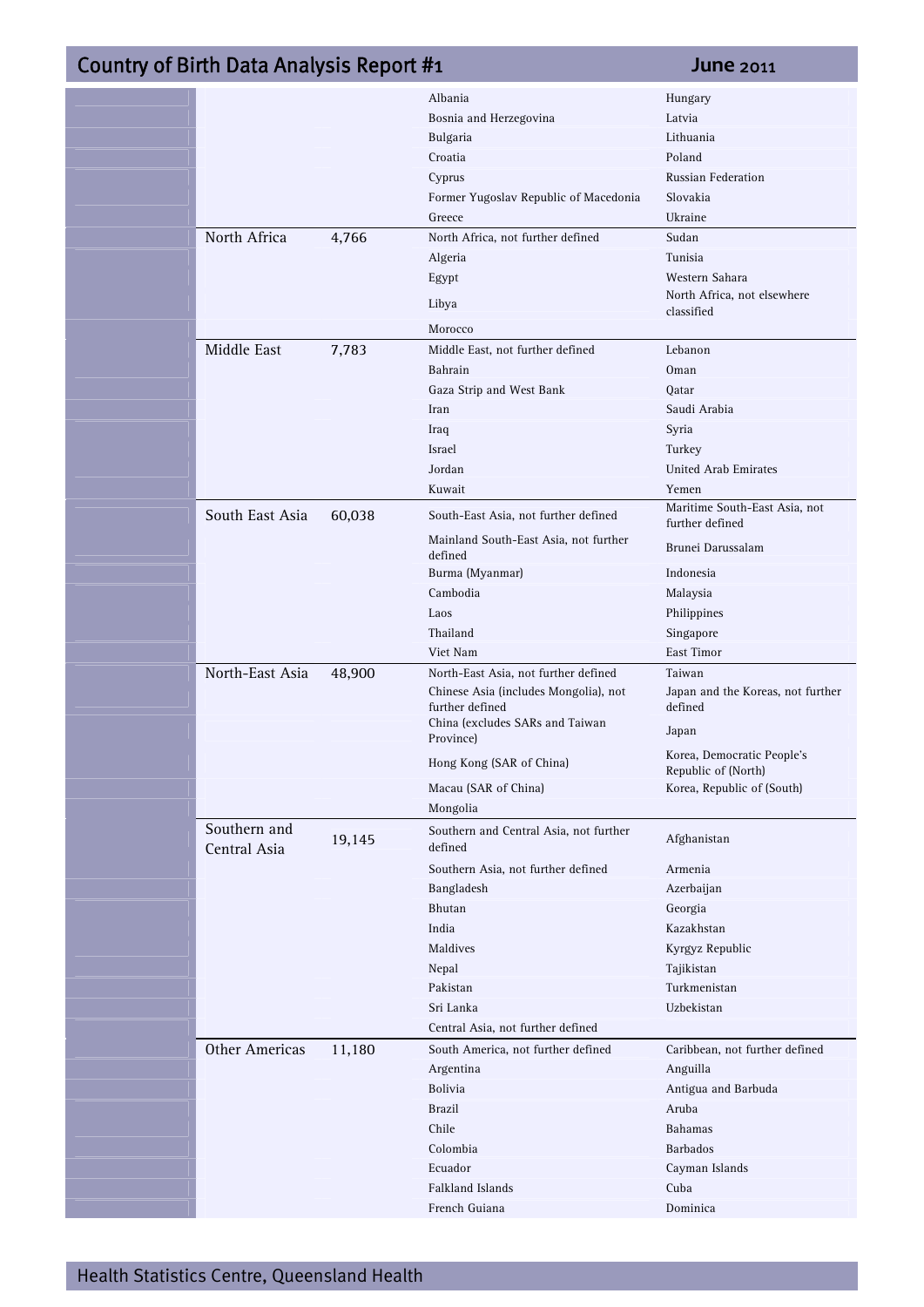# **15/06/2011 Country of Birth Data Analysis Report #1 <b>1 <b>11/06/2011** June 2011

|                             |                                                       |         | Guyana                                                                                    | Dominican Republic                                    |
|-----------------------------|-------------------------------------------------------|---------|-------------------------------------------------------------------------------------------|-------------------------------------------------------|
|                             |                                                       |         | Paraguay                                                                                  | Grenada                                               |
|                             |                                                       |         | Peru                                                                                      | Guadeloupe                                            |
|                             |                                                       |         | Suriname                                                                                  | Haiti                                                 |
|                             |                                                       |         | Uruguay                                                                                   | Jamaica                                               |
|                             |                                                       |         | Venezuela                                                                                 | Martinique                                            |
|                             |                                                       |         | South America, not elsewhere classified                                                   | Montserrat                                            |
|                             |                                                       |         | Central America, not further defined                                                      | Netherlands Antilles                                  |
|                             |                                                       |         | <b>Belize</b>                                                                             | Puerto Rico                                           |
|                             |                                                       |         | Costa Rica                                                                                | St Kitts and Nevis                                    |
|                             |                                                       |         | El Salvador                                                                               | St Lucia                                              |
|                             |                                                       |         | Guatemala                                                                                 | St Vincent and the Grenadines                         |
|                             |                                                       |         | Honduras                                                                                  | Trinidad and Tobago                                   |
|                             |                                                       |         | Mexico                                                                                    | Turks and Caicos Islands                              |
|                             |                                                       |         | Nicaragua                                                                                 | Virgin Islands, British                               |
|                             |                                                       |         | Panama                                                                                    | Virgin Islands, United States                         |
|                             |                                                       | 36,520  | Sub-Saharan Africa, not further defined                                                   | Angola                                                |
|                             | Sub-Saharan                                           |         | Central and West Africa, not further                                                      |                                                       |
|                             | Africa                                                |         | defined                                                                                   | <b>Botswana</b>                                       |
|                             |                                                       |         | Benin                                                                                     | Burundi                                               |
|                             |                                                       |         | Burkina Faso                                                                              | Comoros                                               |
|                             |                                                       |         | Cameroon                                                                                  | Djibouti                                              |
|                             |                                                       |         | Cape Verde                                                                                | Eritrea                                               |
|                             |                                                       |         | Central African Republic                                                                  | Ethiopia                                              |
|                             |                                                       |         | Chad                                                                                      | Kenya                                                 |
|                             |                                                       |         | Congo                                                                                     | Lesotho                                               |
|                             |                                                       |         | Congo, Democratic Republic of                                                             | Madagascar                                            |
|                             |                                                       |         | Côte d'Ivoire                                                                             | Malawi                                                |
|                             |                                                       |         | Equatorial Guinea                                                                         | Mauritius                                             |
|                             |                                                       |         | Gabon                                                                                     | Mayotte                                               |
|                             |                                                       |         | Gambia                                                                                    | Mozambique                                            |
|                             |                                                       |         | Ghana                                                                                     | Namibia                                               |
|                             |                                                       |         | Guinea                                                                                    | Réunion                                               |
|                             |                                                       |         | Guinea-Bissau                                                                             | Rwanda                                                |
|                             |                                                       |         | Liberia                                                                                   | St Helena                                             |
|                             |                                                       |         | Mali                                                                                      | Seychelles                                            |
|                             |                                                       |         | Mauritania                                                                                | Somalia                                               |
|                             |                                                       |         | Niger                                                                                     | South Africa                                          |
|                             |                                                       |         | Nigeria                                                                                   | Swaziland                                             |
|                             |                                                       |         | Sao Tomé and Principe                                                                     | Tanzania                                              |
|                             |                                                       |         | Senegal                                                                                   | Uganda                                                |
|                             |                                                       |         | Sierra Leone                                                                              | Zambia                                                |
|                             |                                                       |         | Togo                                                                                      | Zimbabwe                                              |
|                             |                                                       |         | Southern and East Africa, not further<br>defined                                          | Southern and East Africa, not<br>elsewhere classified |
|                             | ABS country codes<br>unable to be                     |         | Oceania and Antarctica, not further<br>defined                                            | At sea                                                |
| Not stated/<br>inadequately | assigned to a single<br>country of birth              | 271,100 | North-West Europe, not further defined                                                    | Inadequately described/Not<br>elsewhere classified    |
| described                   | region and therefore<br>excluded from the<br>analysis |         | North Africa and the Middle East, not<br>further defined<br>Americas, not further defined | Not stated                                            |

Source: 2006 Census of Population and Housing, unpublished data.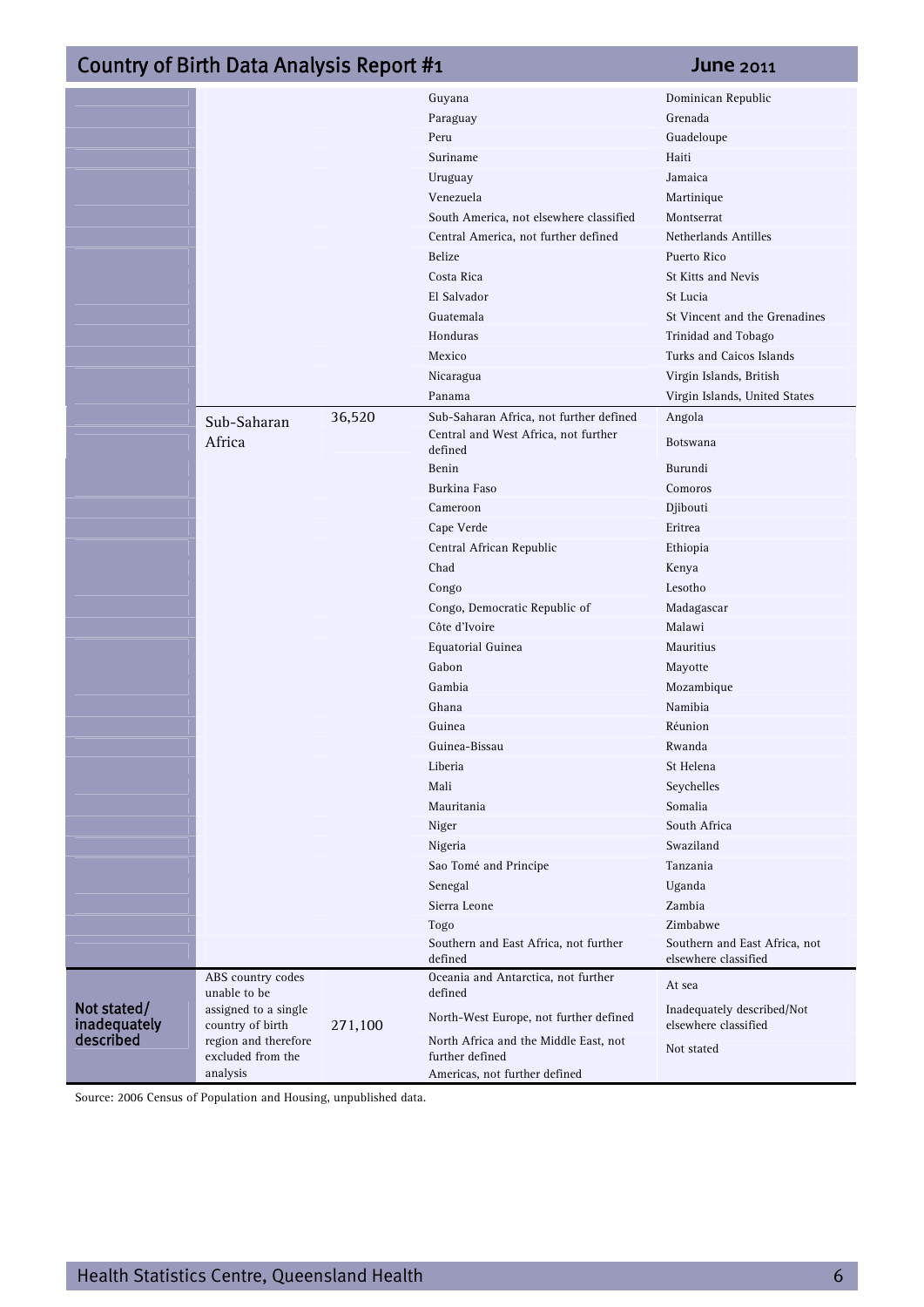# Appendix 2: Avoidable deaths

Avoidable deaths are defined as death before the age of 75 years, from conditions which are potentially avoidable, given the present health system and social conditions and can be categorised into preventable and treatable<sup>4</sup>.

| Condition                                            | ICD-10 codes                                                         | <b>Healthcare</b><br>amenablet | Preventablet |
|------------------------------------------------------|----------------------------------------------------------------------|--------------------------------|--------------|
| <b>Infections</b>                                    |                                                                      |                                |              |
| Tuberculosis                                         | A15-A19, B90                                                         | 100%                           |              |
| Selected invasive bacterial and protozoal infections | A38-A41, A46, A48.1, B50-54, G00, G03, J02.0, J13-J15, J18, L03 100% |                                |              |
| Hepatitis                                            | B15-B19                                                              |                                | 100%         |
| <b>HIV/AIDS</b>                                      | B20-B24                                                              |                                | 100%         |
| Viral pneumonia and influenza                        | J10, J12, J17.1, J21                                                 |                                | 100%         |
| Cancer                                               |                                                                      |                                |              |
| Lip, oral cavity and pharynx                         | $COO-C14$                                                            |                                | 100%         |
| Oesophagus                                           | C15                                                                  |                                | 100%         |
| Stomach                                              | C16                                                                  |                                | 100%         |
| Colorectal                                           | $C18-C21$                                                            | 100%                           |              |
| Liver                                                | C <sub>22</sub>                                                      |                                | 100%         |
| Lung                                                 | C33, C34                                                             |                                | 100%         |
| Melanoma of skin                                     | C <sub>43</sub>                                                      | 100%                           |              |
| Nonmelanotic skin                                    | C44                                                                  | 100%                           |              |
| Breast (female)                                      | C50                                                                  | 100%                           |              |
| Cervix                                               | C53                                                                  | 100%                           |              |
| <b>Uterus</b>                                        | C54, C55                                                             | 100%                           |              |
| <b>Bladder</b>                                       | C67                                                                  | 100%                           |              |
| Thyroid                                              | C <sub>73</sub>                                                      | 100%                           |              |
| Hodgkin's disease                                    | C81                                                                  | 100%                           |              |
| Lymphoid leukaemia - acute/chronic                   | C91.0, C91.1                                                         | 100%                           |              |
| Benign cancers                                       | D <sub>10</sub> -D <sub>36</sub>                                     | 100%                           |              |
| Nutritional, endocrine and metabolic conditions      |                                                                      |                                |              |
| Thyroid disorders                                    | E00-E07                                                              | 100%                           |              |
| <b>Diabetes</b>                                      | E10-E14                                                              | 50%                            | 50%          |
| Drug use disorders                                   |                                                                      |                                |              |
| Alcohol related disease                              | F10, I42.6, K29.2, K70                                               |                                | 100%         |
| Illicit drug use disorders                           | F11-F16, F18, F19                                                    |                                | 100%         |
|                                                      |                                                                      |                                |              |
| Neurological disorders                               |                                                                      |                                |              |
| Epilepsy                                             | G40, G41                                                             | 100%                           |              |
| Diseases of the circulatory system                   |                                                                      |                                |              |
| Rheumatic and other valvular heart disease           | $IO1-I09$                                                            | 100%                           |              |
| Hypertensive heart disease                           | I11                                                                  | 100%                           |              |
| Ischaemic heart disease                              | $120 - 125$                                                          | 50%                            | 50%          |
| Cerebrovascular diseases                             | I60-I69                                                              | 50%                            | 50%          |
| Aortic aneurysm                                      | I71                                                                  |                                | 100%         |
| Diseases of the genitourinary system                 |                                                                      |                                |              |
| Nephritis and nephrosis                              | I12, I13, N00-N09, N17-N19                                           | 100%                           |              |
| Obstructive uropathy & prostatic hyperplasia         | N13, N20, N21, N35, N40, N99.1                                       | 100%                           |              |
| <b>Respiratory diseases</b>                          |                                                                      |                                |              |
| DVT with pulmonary embolism                          | I26, I80.2                                                           |                                |              |
| COPD (45-74 years)                                   | J40-J44                                                              |                                | 100%         |
| Asthma (0-44 years)                                  | J45, J46                                                             | 100%                           |              |
| <b>Digestive disorders</b>                           |                                                                      |                                |              |
| Peptic ulcer disease                                 | K25-K28                                                              | 100%                           |              |
| Diseases of appendix; hernia; disorders of           | K35-K38, K40-K46, K80-K83, K85, K86, K91.5                           | 100%                           |              |
| gallbladder, biliary tract, and pancreas             |                                                                      |                                |              |
| Chronic liver disease (excluding alcohol related)    | K73, K74                                                             |                                | 100%         |
| Maternal and infant causes                           |                                                                      |                                |              |
| <b>Birth defects</b>                                 | H31.1, P00, P04, Q00-Q99                                             | 100%                           |              |
| Complications of perinatal period                    | P03, P05-P95                                                         | 100%                           |              |
| <b>Unintentional injuries</b>                        |                                                                      |                                |              |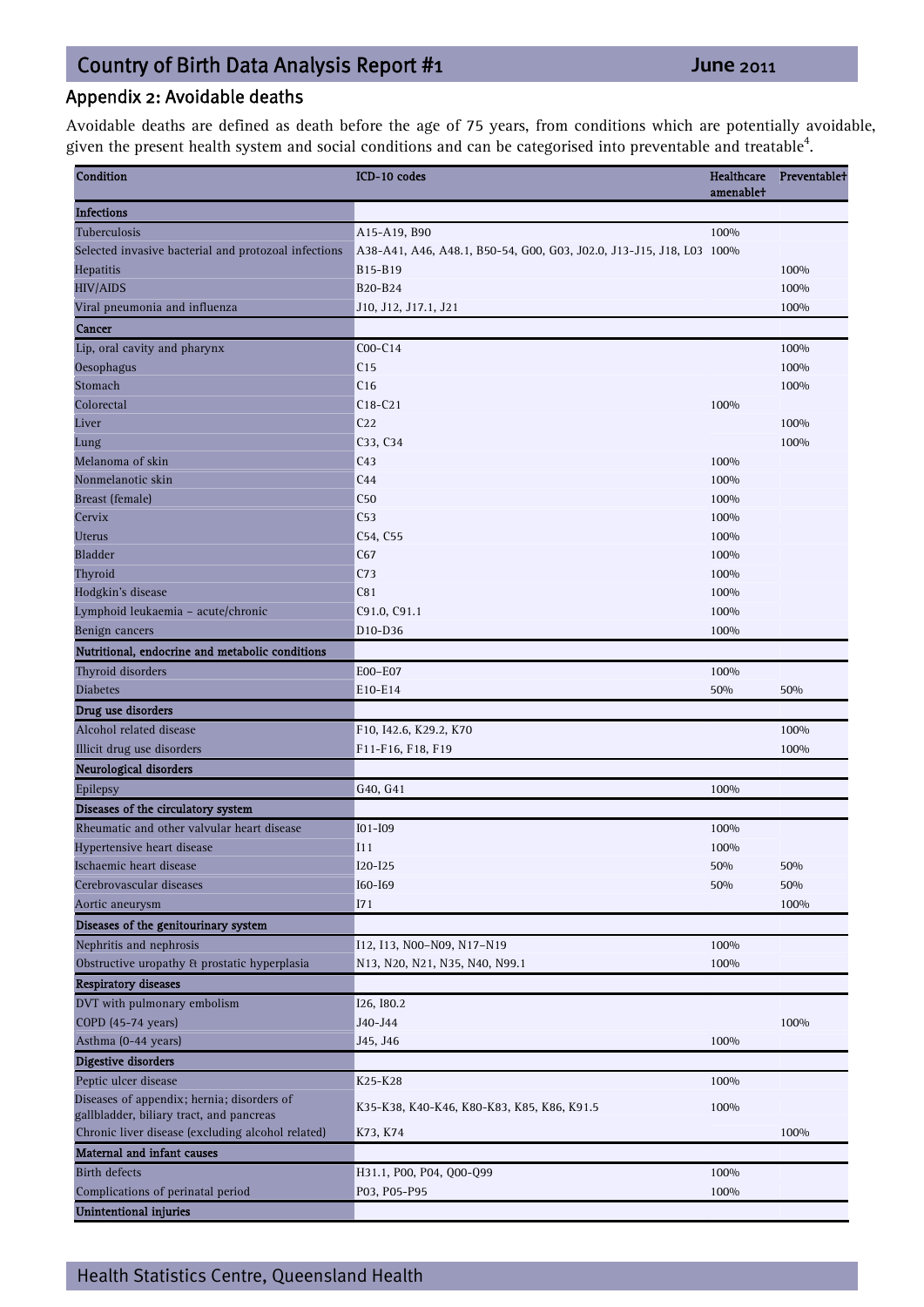| Country of Birth Data Analysis Report #1 |                                      | <b>June 2011</b> |
|------------------------------------------|--------------------------------------|------------------|
| Road traffic injuries                    | V01-V04, V06, V09-V80, V87, V89, V99 | 100%             |
| Falls                                    | W00-W19                              | 100%             |
| Fires, burns                             | $X00 - X09$                          | 100%             |
| Accidental poisonings                    | $X40 - X49$                          | 100%             |
| Drownings                                | W65-W74                              | 100%             |
| <b>Intentional injuries</b>              |                                      |                  |
| Suicide and self inflicted injuries      | X60-X84, X87.0, Y10-Y34              | 100%             |
| Violence                                 | X85-Y09, Y87.1                       | 100%             |